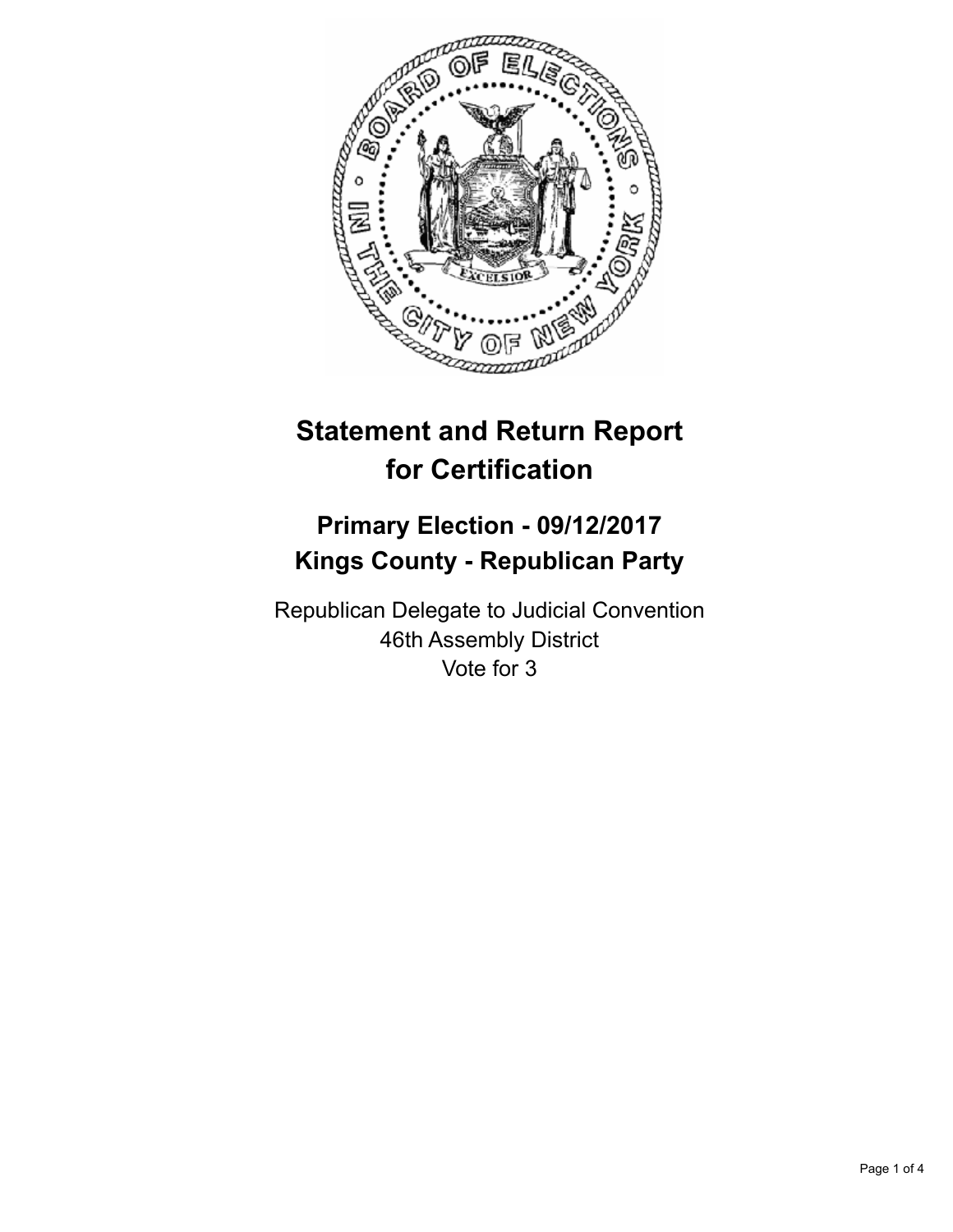

## **Assembly District 46**

| PUBLIC COUNTER                                           | 2,307       |
|----------------------------------------------------------|-------------|
| <b>MANUALLY COUNTED EMERGENCY</b>                        | 0           |
| ABSENTEE / MILITARY                                      | 172         |
| <b>AFFIDAVIT</b>                                         | 9           |
| <b>Total Ballots</b>                                     | 2,488       |
| Less - Inapplicable Federal/Special Presidential Ballots | 0           |
| <b>Total Applicable Ballots</b>                          | 2,488       |
| ARNALDO A. FERRARO                                       | 887         |
| <b>LUCRETIA REGINA-POTTER</b>                            | 1,039       |
| <b>FRANK ESPOSITO</b>                                    | 1,210       |
| <b>KERRI MCCARTHY</b>                                    | 1,100       |
| BERNIE SANDERS (WRITE-IN)                                | 1           |
| BRIAN SULLIVAN (WRITE-IN)                                | 1           |
| CHRISTOPHER POTTER (WRITE-IN)                            | 1           |
| DANIEL BLATTO (WRITE-IN)                                 | 1           |
| ERIC GONZALEZ (WRITE-IN)                                 | 1           |
| ESTHER STACKELL (WRITE-IN)                               | 1           |
| <b>GEORGE WASHINGTON (WRITE-IN)</b>                      | 1           |
| <b>GERARD J LEMMERMAIN (WRITE-IN)</b>                    | 1           |
| <b>GREGORY BLATTO (WRITE-IN)</b>                         | 1           |
| JOSEPHINE GHORRA (WRITE-IN)                              | 1           |
| KATHERINE DE LORENZO (WRITE-IN)                          | 1           |
| LIAM A. MCCABE (WRITE-IN)                                | 2           |
| MICHAEL CUSACK (WRITE-IN)                                | 1           |
| MURAT FILLER (WRITE-IN)                                  | $\mathbf 1$ |
| NICOLE MALLIOTAKIS (WRITE-IN)                            | 1           |
| ROBERT GODDAHL (WRITE-IN)                                | 1           |
| ROY SAMAULSEN (WRITE-IN)                                 | $\mathbf 1$ |
| SAL ALBANESE (WRITE-IN)                                  | 1           |
| SIOBHAN FUNARO (WRITE-IN)                                | 1           |
| THEODORE GHORRA (WRITE-IN)                               | 1           |
| UNATTRIBUTABLE WRITE-IN (WRITE-IN)                       | 12          |
| VINCENT J GENTILE (WRITE-IN)                             | 3           |
| ZAC STACKELL (WRITE-IN)                                  | 1           |
| <b>Total Votes</b>                                       | 4,273       |
| Unrecorded                                               | 3,191       |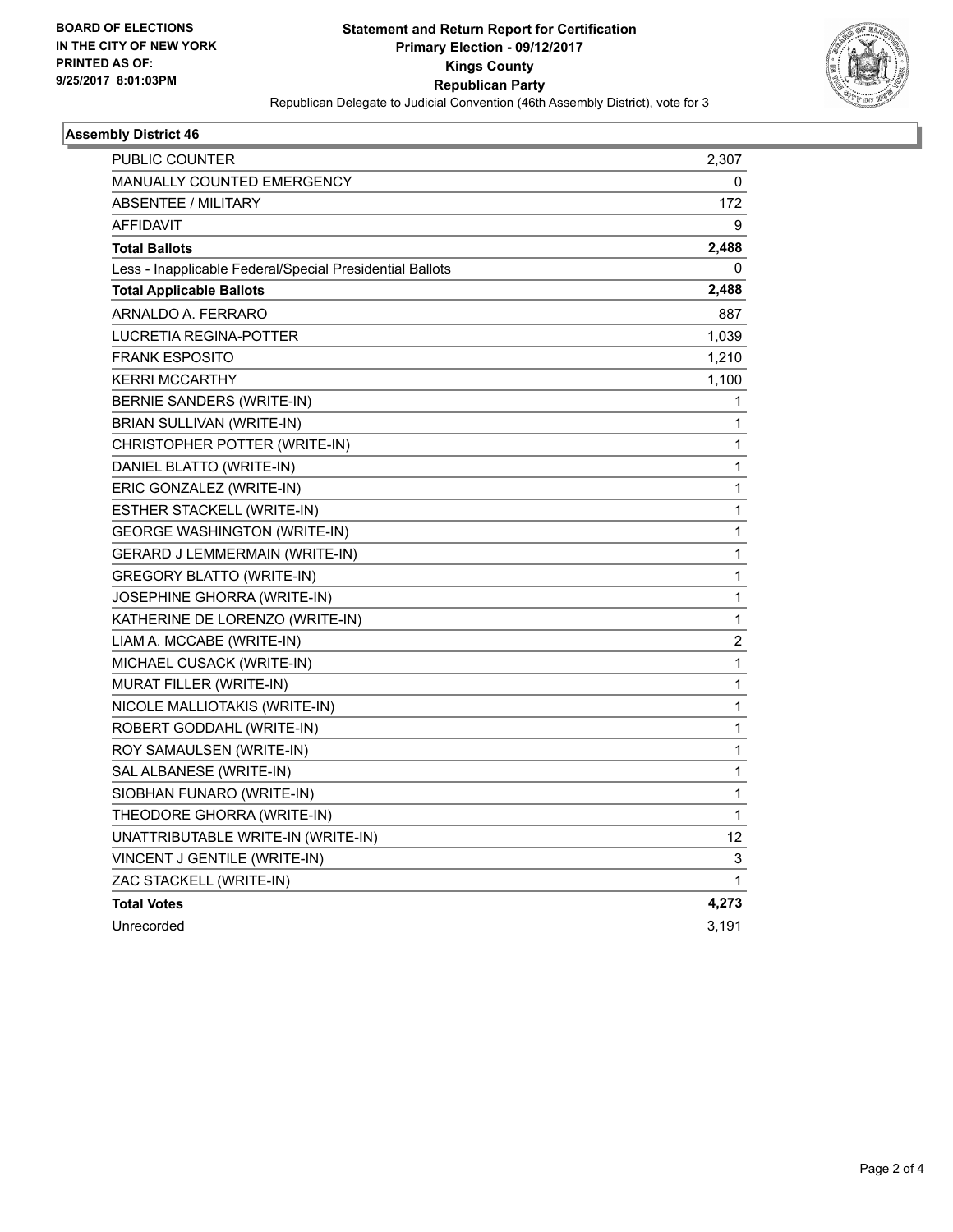

## **Total for Republican Delegate to Judicial Convention (46th Assembly District) - Kings County**

| <b>PUBLIC COUNTER</b>                                    | 2,307 |
|----------------------------------------------------------|-------|
| <b>MANUALLY COUNTED EMERGENCY</b>                        | 0     |
| <b>ABSENTEE / MILITARY</b>                               | 172   |
| AFFIDAVIT                                                | 9     |
| <b>Total Ballots</b>                                     | 2,488 |
| Less - Inapplicable Federal/Special Presidential Ballots | 0     |
| <b>Total Applicable Ballots</b>                          | 2,488 |
| ARNALDO A. FERRARO                                       | 887   |
| <b>LUCRETIA REGINA-POTTER</b>                            | 1,039 |
| <b>FRANK ESPOSITO</b>                                    | 1,210 |
| <b>KERRI MCCARTHY</b>                                    | 1,100 |
| BERNIE SANDERS (WRITE-IN)                                | 1     |
| BRIAN SULLIVAN (WRITE-IN)                                | 1     |
| CHRISTOPHER POTTER (WRITE-IN)                            | 1     |
| DANIEL BLATTO (WRITE-IN)                                 | 1     |
| ERIC GONZALEZ (WRITE-IN)                                 | 1     |
| ESTHER STACKELL (WRITE-IN)                               | 1     |
| <b>GEORGE WASHINGTON (WRITE-IN)</b>                      | 1     |
| GERARD J LEMMERMAIN (WRITE-IN)                           | 1     |
| <b>GREGORY BLATTO (WRITE-IN)</b>                         | 1     |
| JOSEPHINE GHORRA (WRITE-IN)                              | 1     |
| KATHERINE DE LORENZO (WRITE-IN)                          | 1     |
| LIAM A. MCCABE (WRITE-IN)                                | 2     |
| MICHAEL CUSACK (WRITE-IN)                                | 1     |
| MURAT FILLER (WRITE-IN)                                  | 1     |
| NICOLE MALLIOTAKIS (WRITE-IN)                            | 1     |
| ROBERT GODDAHL (WRITE-IN)                                | 1     |
| ROY SAMAULSEN (WRITE-IN)                                 | 1     |
| SAL ALBANESE (WRITE-IN)                                  | 1     |
| SIOBHAN FUNARO (WRITE-IN)                                | 1     |
| THEODORE GHORRA (WRITE-IN)                               | 1     |
| UNATTRIBUTABLE WRITE-IN (WRITE-IN)                       | 12    |
| VINCENT J GENTILE (WRITE-IN)                             | 3     |
| ZAC STACKELL (WRITE-IN)                                  | 1     |
| <b>Total Votes</b>                                       | 4,273 |
| Unrecorded                                               | 3,191 |